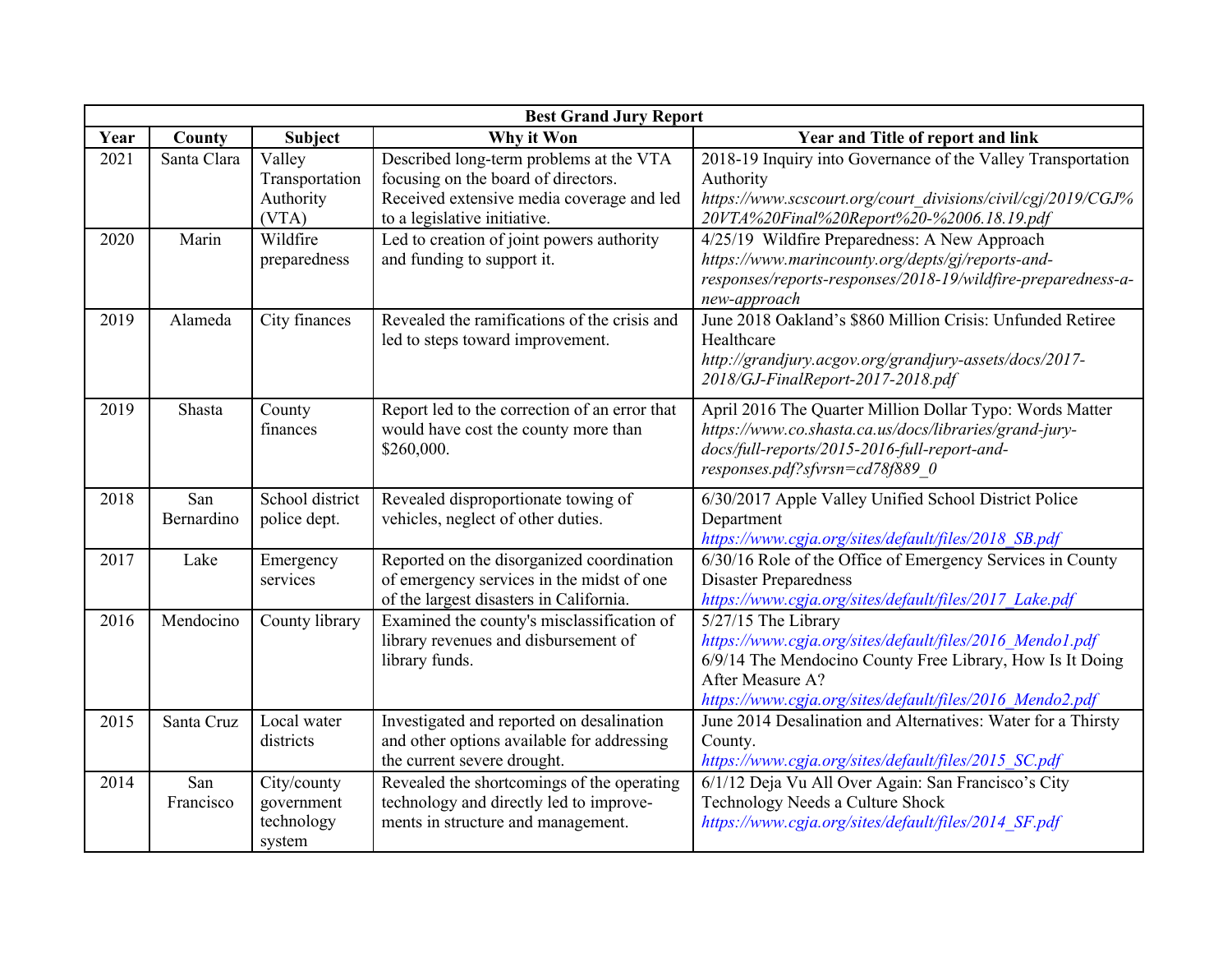| 2013       | San Luis     | Sanitation                                                                              | Special district director's conflict of interest          | 2010-11 The South San Luis Obispo County                                                  |
|------------|--------------|-----------------------------------------------------------------------------------------|-----------------------------------------------------------|-------------------------------------------------------------------------------------------|
|            | Obispo       | District                                                                                | and the failure of oversight by the board,                | <b>Sanitation District</b>                                                                |
|            |              |                                                                                         | led to changes on the board and director's<br>resignation | https://www.cgja.org/sites/default/files/2013 SLO.pdf                                     |
| 2012       | Sacramento   | County                                                                                  | Misappropriation of funds, conflicts of                   | 2007-08 Sacramento Public Library Authority: The Business                                 |
|            |              | Library                                                                                 | interest in the award of contracts, and other             | of Books                                                                                  |
|            |              |                                                                                         | serious acts of administrative malfeasance                | https://www.cgja.org/sites/default/files/2012_Sacto.pdf                                   |
| 2011       | Yuba         | Auditor-                                                                                | Official described as incompetent forced to               | Financial Hard Times in Yuba County                                                       |
|            |              | Controller                                                                              | resign                                                    | https://www.cgja.org/sites/default/files/2011 Yuba.pdf                                    |
| $c_{2010}$ | Marin        | Indigent                                                                                | Investigated and obtained resolution of a                 | 2005-06 Defenseless at Arraignment: Lady Justice Lagging in                               |
|            |              | defendants not                                                                          | practice which compromised the right of                   | Marin                                                                                     |
|            |              | represented at                                                                          | equal justice for all citizens at their                   | https://www.cgja.org/sites/default/files/2010 Marin.pdf                                   |
|            |              | preliminary                                                                             | arraignment hearing.                                      |                                                                                           |
|            | Mendocino    | hearing<br>Senior Center                                                                | <b>Executive Director resigned and services</b>           | 2008-09 "Nobody (is) Was Listening: The Redwood Coast                                     |
| $c_{2009}$ |              | mismanaged                                                                              | greatly improved                                          | Senior Center                                                                             |
|            |              |                                                                                         |                                                           | https://www.cgja.org/sites/default/files/2009_Mendo.pdf                                   |
| $^{j}2008$ | Napa         | Farm worker                                                                             | Reported on cost overruns, lack of                        | 2007-08 Renovation of Farmworker Housing Centers by the                                   |
|            |              | housing                                                                                 | oversight and the involved/responsible                    |                                                                                           |
|            |              |                                                                                         | entities                                                  | Napa Valley Housing Authority: A Case Study in the Failure<br>of Governmental Stewardship |
|            |              |                                                                                         |                                                           | https://www.cgja.org/sites/default/files/2008_Napa.pdf                                    |
| $^{j}2007$ | Kern         | Mandatory                                                                               | It was well                                               | 2006-07 Kern County Waste Management Department and                                       |
|            |              | curbside                                                                                | written and technically complete.                         | City of Bakersfield Department of Public Works, Solid Waste                               |
|            |              | recycling                                                                               |                                                           | and Recycling Division                                                                    |
|            |              |                                                                                         |                                                           | https://www.cgja.org/sites/default/files/2007 Kern.pdf                                    |
| $^{j}2006$ | Placer       | Earl Heal and Sherry Chesny                                                             |                                                           | Sherry accepted the Excellence in Reporting award on behalf of Placer County Grand Jury.  |
| $^{j}2006$ | <b>Butte</b> | Public school                                                                           | Special achievement in investigating and                  | 2004-5 High Price of Public Education in Butte County                                     |
|            |              | student fees                                                                            | obtaining resolution of public school                     | https://www.cgja.org/sites/default/files/2006_Butte1.pdf                                  |
|            |              |                                                                                         | policies regarding assessment and                         | 2005-6 Chico Unified School District: Associated Student                                  |
|            |              |                                                                                         | collection of fees from students and control              | <b>Body Funds</b>                                                                         |
|            |              |                                                                                         | and disbursement of education funds.                      | https://www.cgja.org/sites/default/files/2006 Butte2.pdf                                  |
|            |              |                                                                                         | Bookkeeping of accounts was highly                        |                                                                                           |
|            |              |                                                                                         | deficient.                                                |                                                                                           |
| 2005       | Nevada       |                                                                                         |                                                           |                                                                                           |
| $^{j}2004$ |              | Certificate of Merit: 2001/02, 2002/03, and 2003/04 Grand Juries.<br>Solano             |                                                           |                                                                                           |
|            |              | Solano County Water Agency's inadequate provision of flood control along Sweeney Creek. |                                                           |                                                                                           |
| $^{j}2004$ | Madera       | Collection of                                                                           | Bringing to light the \$5-20 million in                   | 2003 Uncollected Madera County Court Fees (This report no                                 |
|            |              | <b>Court Fees</b>                                                                       | uncollected court fees. (Citation gives                   | longer on Madera Grand Jury website)                                                      |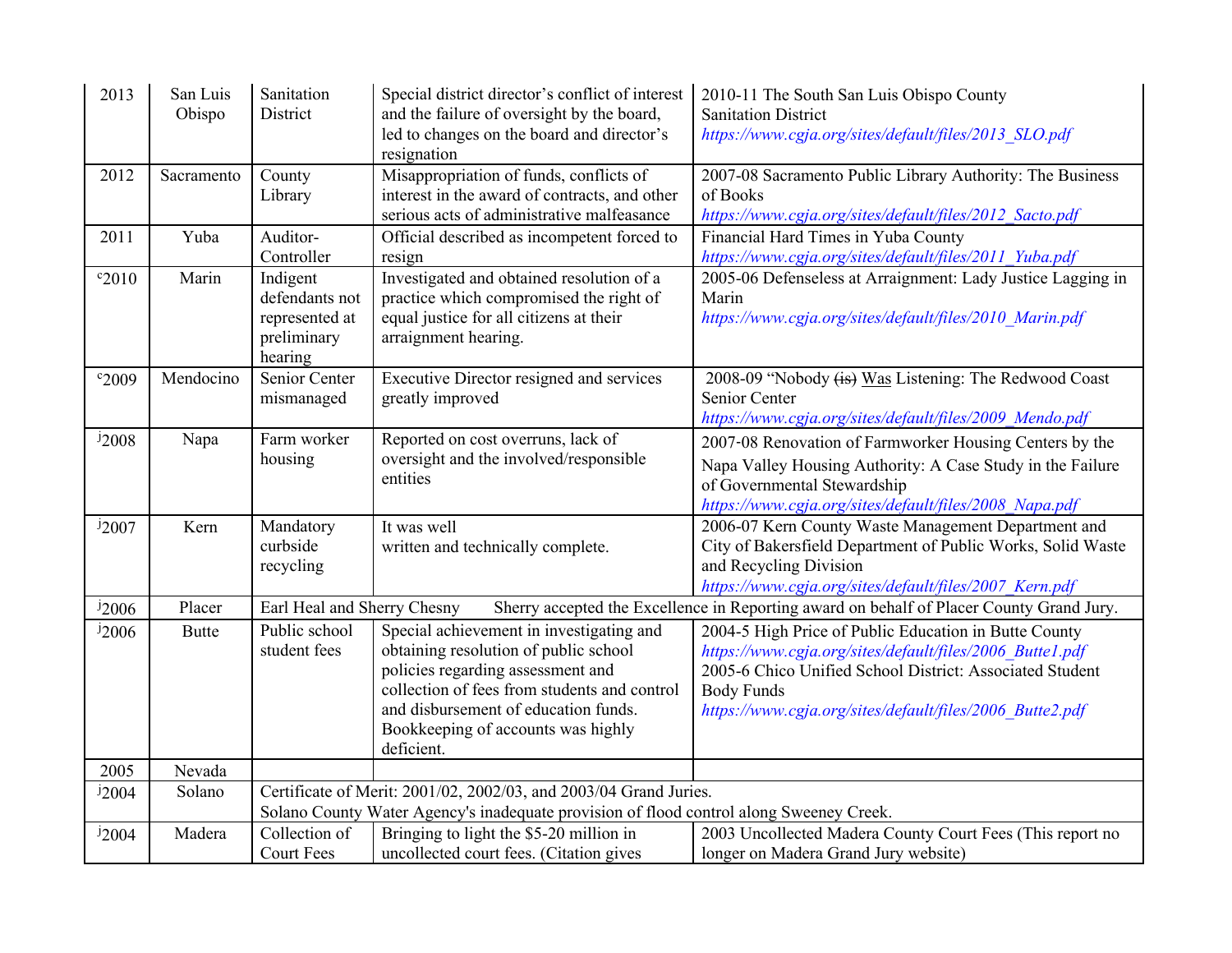|            | Certificate<br>of Merit |                          | CGJA credit for breaking through Court's<br>position that GJ could not investigate the<br>court.)       |                                                                                       |
|------------|-------------------------|--------------------------|---------------------------------------------------------------------------------------------------------|---------------------------------------------------------------------------------------|
| $^{j}2004$ | Ventura                 | Certificate of<br>Merit: | Informative and broad-ranging newspaper<br>insert of $1/12/04$ on the varied grand jury<br>experience.  | Joint award to the 2003/04 Grand Jury and to the Ventura Star<br>- report unavailable |
| $^{j}2004$ | Lake                    | Certificate of<br>Merit  | Extensive newspaper article on the history<br>and function of grand juries, published on<br>$3/31/04$ . | 2003-04 Grand Jury – report not available                                             |
| $^{j}2002$ | Orange<br>County        |                          |                                                                                                         | 1999 report unavailable                                                               |
| $^{j}2001$ | Monterey                |                          |                                                                                                         |                                                                                       |
| $^{j}2001$ | Placer                  |                          |                                                                                                         |                                                                                       |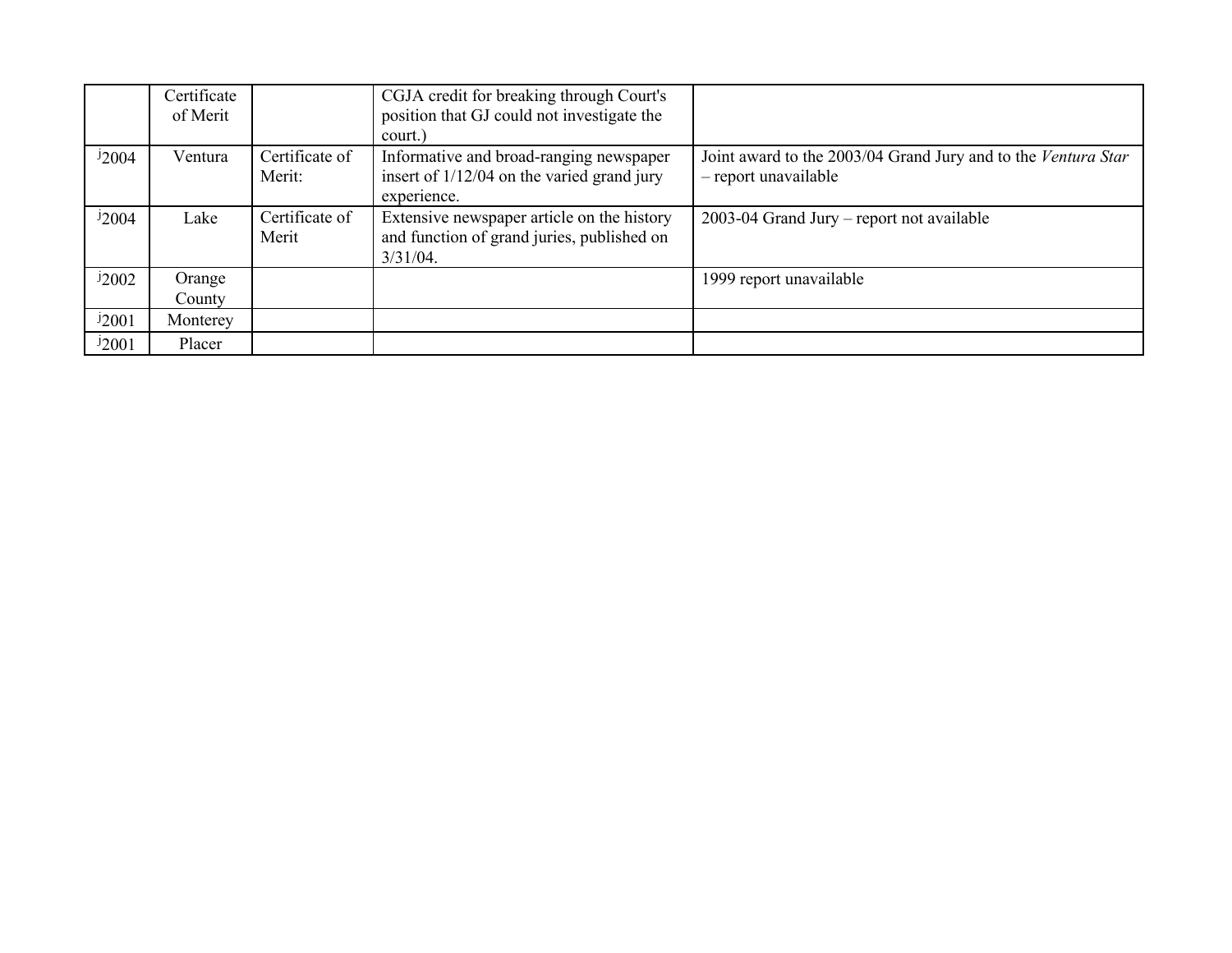|            | <b>Best Grand Jury Media Coverage</b> |                                                              |                                                                                                                                                                                                                                                                                                                                                                                                                            |  |
|------------|---------------------------------------|--------------------------------------------------------------|----------------------------------------------------------------------------------------------------------------------------------------------------------------------------------------------------------------------------------------------------------------------------------------------------------------------------------------------------------------------------------------------------------------------------|--|
| Year       | County                                | Recipient                                                    | Why it Won                                                                                                                                                                                                                                                                                                                                                                                                                 |  |
| 2021       | San Luis<br>Obispo                    | New Times, San Luis Obispo                                   | for the in-depth description and broad distribution of its news coverage of<br>the 2019-20 San Luis Obispo County Grand Jury report, Paso Robles<br>School District: A Cautionary Tale. The report addressed long-term and<br>ongoing financial problems of the Paso Robles Joint Unified School<br>District.                                                                                                              |  |
| 2020       | Tuolumne                              | Alex MacLean, reporter for The Union Democrat                | for coverage (at least 26 articles) of "Consolidated 2017-18 Tuolumne<br>County Grand Jury Report: Tuolumne County Economic Development<br>Authority"                                                                                                                                                                                                                                                                      |  |
| 2019       | Shasta                                | Record Searchlight (Redding)                                 | for its coverage of the 2015-16 Shasta County Grand Jury report "The<br>Quarter Million Dollar Typo: Words Matter"                                                                                                                                                                                                                                                                                                         |  |
| 2017       | Alameda                               | East Bay Express                                             | for its rigorous coverage of the Alameda County Civil Grand Jury reports<br>in 2016. The paper clearly analyzed Grand Jury reports and regularly<br>informed the public of their relevance to governmental issues.                                                                                                                                                                                                         |  |
| 2016       | Marin                                 | Independent Journal                                          | for its news coverage of the Marin County Civil Grand Jury over the past<br>three years.                                                                                                                                                                                                                                                                                                                                   |  |
| 2015       | Santa<br>Barbara                      | Lompoc Record                                                | for coverage of the 2011-12 Santa Barbara County Grand Jury report, "A<br>Failure of Oversight: Lompoc Housing and Community Development<br>Corporation."                                                                                                                                                                                                                                                                  |  |
| 2014       | San<br>Joaquin                        | Jennie Rodriguez-Moore, The Record                           | Publicized and followed up Grand Jury report exposing the failure of<br>oversight of group homes for youth.                                                                                                                                                                                                                                                                                                                |  |
| 2013       | Sutter                                | Nancy Pasternak, Appeal Democrat                             | for coverage of the 2010-11 Sutter County report "Sutter County Animal<br>Control Shelter"                                                                                                                                                                                                                                                                                                                                 |  |
| 2012       | Sacramento                            | Sacramento Bee                                               | for coverage of the 2008-09 Sacramento County report "Sacramento Public<br>Library Authority: The Business of Books"                                                                                                                                                                                                                                                                                                       |  |
| 2011       | Alameda                               | Oakland Local, a web-based independent media<br>outlet       | for coverage of 2010-2011 Alameda County report, "City of Oakland<br>Building Services Division."                                                                                                                                                                                                                                                                                                                          |  |
| $c_{2010}$ | San<br>Francisco                      | San Francisco Chronicle                                      | for its strong and continued support of the San Francisco County Grand Jury.<br>The Chronicle staff provided detailed and concerned coverage of the San<br>Francisco Grand Jury report issued in June, 2009 entitled "Pensions, Beyond<br>Our Ability to Pay," As a consequence of the public awareness engendered<br>by this reporting, Proposition B has been placed on the ballot for the<br>November 2, 2010 election. |  |
| $c_{2009}$ | Mendocino                             | 2009 The Mendocino Beacon/Fort Bragg Advocate<br><b>News</b> | for its strong and continuing support of the Mendocino County Grand Jury                                                                                                                                                                                                                                                                                                                                                   |  |
| $^{j}2008$ | Napa                                  | Napa Valley Register                                         | for reporting consistently and accurately on the Napa County Grand Jury<br>reports                                                                                                                                                                                                                                                                                                                                         |  |